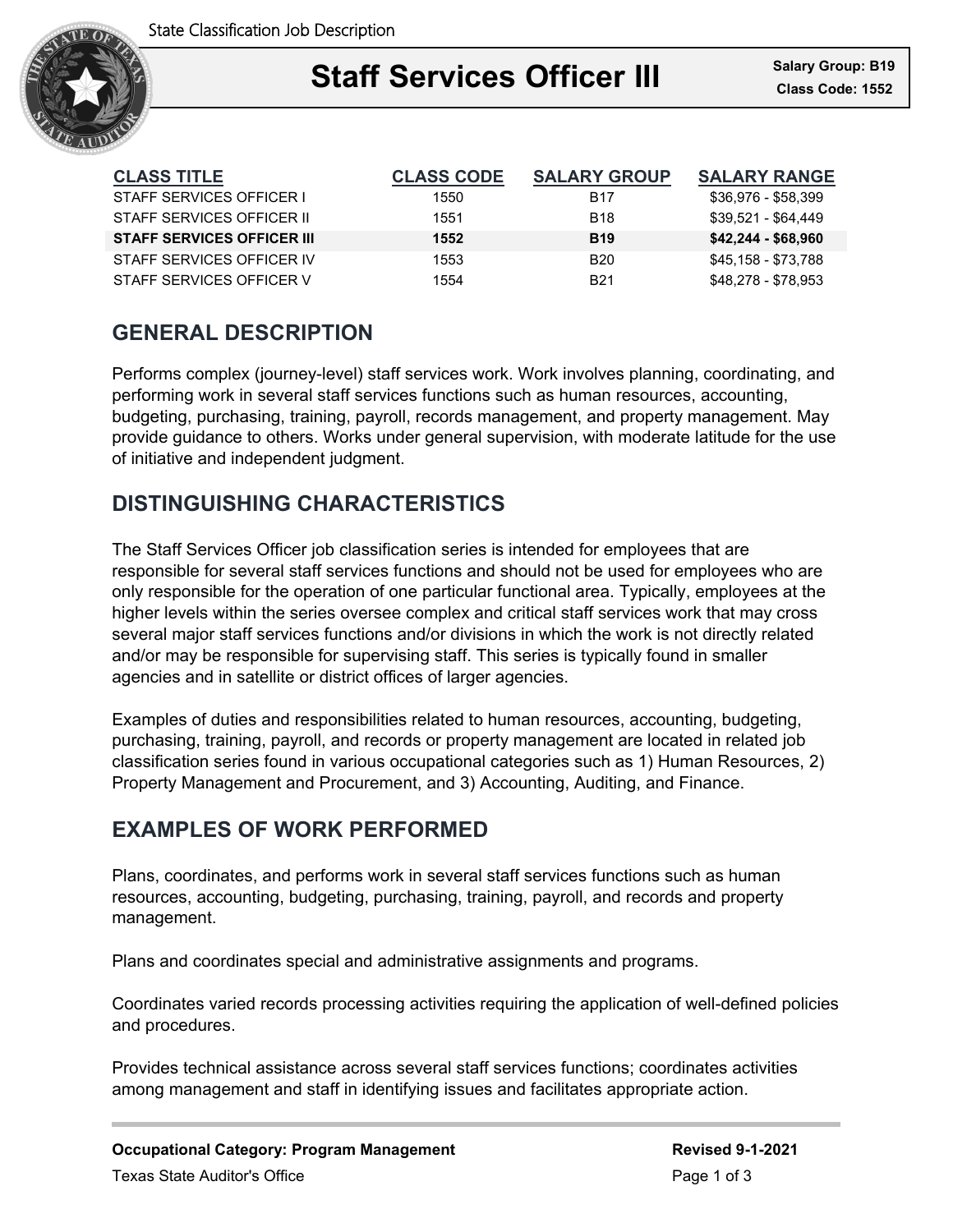Prepares, edits, and distributes correspondence, reports, forms, and documents.

Develops and maintains records and filing systems, which include performing records retention work and coordinating with staff on disposal of records according to the agency retention schedule.

Assists in developing policies and procedures; and assists in interpreting and ensuring compliance with applicable federal, state, and local laws, rules, and regulations.

Assists with analyzing internal processes and recommending and implementing procedural or policy changes to improve operations.

Assists with developing programs and making adjustments to methods and procedures to comply with legislative or other changes.

May coordinate travel arrangements and serve as leave coordinator.

May coordinate and assist with developing job postings and screening applicants; and may advise management and answer policy and procedure questions on new hires, promotions, demotions, merit increases, disciplinary actions, transfers, and discharge of employees.

May process purchase orders, coordinate and monitor expenditures, and maintain inventory.

May prepare and track all procurement requests in accordance with all state and agency requirements.

May perform facilities management functions such as submitting work order requests, completing facilities reports, and monitoring the entry and security systems.

May perform records management work such as maintaining, coordinating, and implementing the approved records retention schedule and reporting.

May plan and conduct workshops and/or training programs.

May assist with developing the agency's budget, policies, and procedures.

May provide guidance to others.

Performs related work as assigned.